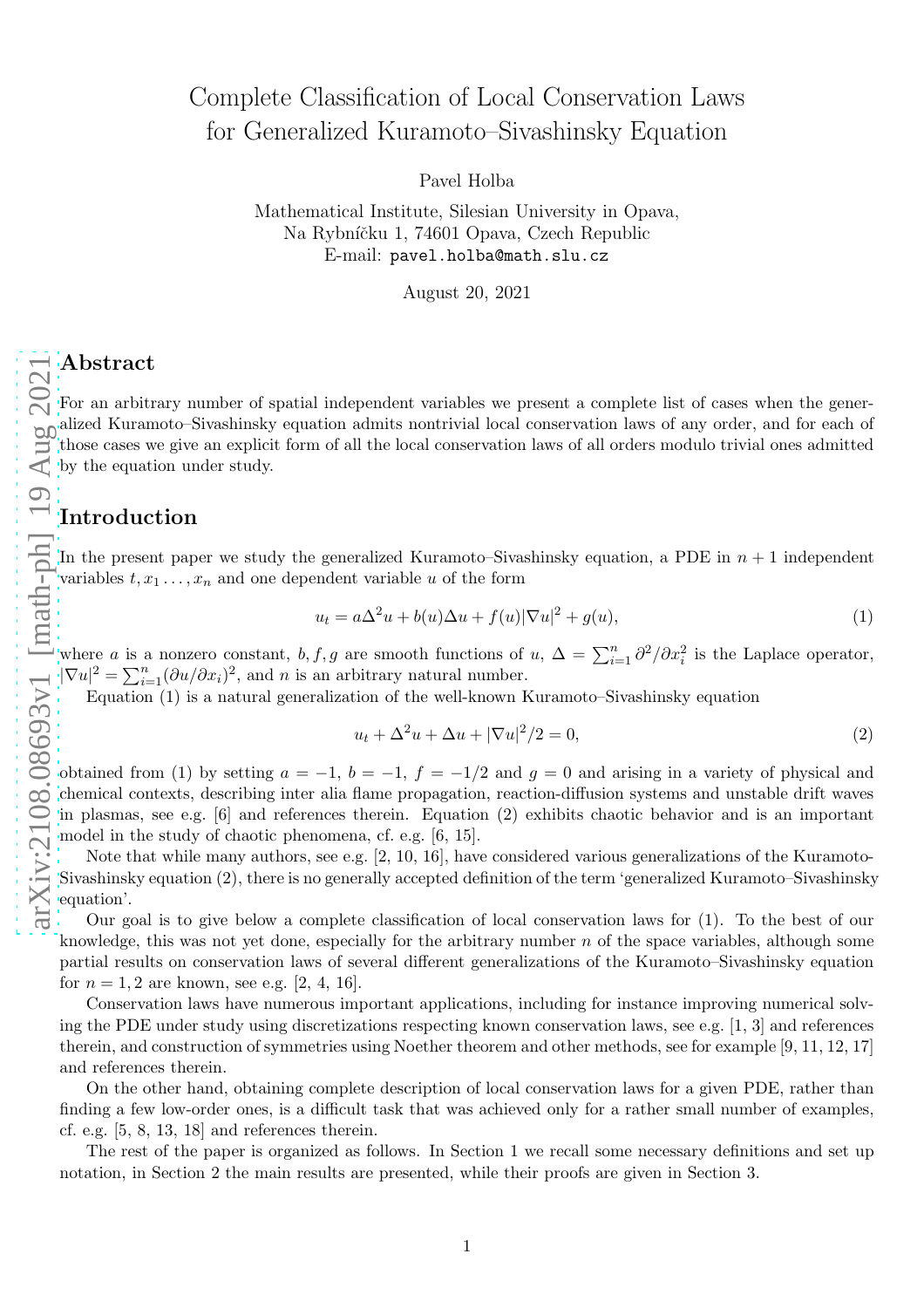#### <span id="page-1-0"></span>1 Preliminaries

In this section we just recall standard definitions and introduce some notation mostly following [\[12\]](#page-5-10) but adapted to the equation under study, i.e., [\(1\).](#page-0-0)

We say that a *differential function* is a smooth function depending on  $t, x_1, \ldots, x_n, u$  and finitely many x-derivatives of u. It should be stressed that the t-derivatives or mixed derivatives of u involving both  $x_i$  and t are not included.

The symbols  $D_t$  and  $D_{x_i}$  will stand below for the so-called total derivatives, see e.g. [\[8,](#page-5-13) [9,](#page-5-8) [12\]](#page-5-10) for more details on those.

A local conservation law for [\(1\)](#page-0-0) is a differential expression

<span id="page-1-2"></span>
$$
D_t(T) + \text{Div}X \tag{3}
$$

which vanishes on all smooth solutions of [\(1\).](#page-0-0) Here  $X = (X_1, \ldots, X_n)$ ,  $Div X = \sum_{i=1}^n D_{x_i}(X_i)$  stands for total divergence and  $T, X_1, \ldots, X_n$  are differential functions.

The function T in [\(3\)](#page-1-2) is called a *density* and the vector function X is called a *flux* for the conservation law under study.

We say that a conservation law is *trivial* if either  $T$  and  $X$  themselves vanish on all (smooth) solutions of [\(1\)](#page-0-0) or  $D_t(T) + Div X \equiv 0$  holds identically no matter whether [\(1\)](#page-0-0) holds.

Two conservation laws are said to be *equivalent* if their difference is a trivial conservation law.

A conservation law [\(3\)](#page-1-2) for [\(1\)](#page-0-0) is in characteristic form if

$$
D_t(T) + \text{Div}X = Q(u_t - (a\Delta^2 u + b(u)\Delta u + f(u)|\nabla u|^2 + g(u))),
$$

where the differential function Q is called a *characteristic* of the conservation law in question.

Note that a local conservation law for [\(1\)](#page-0-0) is nontrivial if and only if its characteristic is nonzero.

In closing note that it is readily verified, cf. e.g. [\[12\]](#page-5-10), that we lose no generality in not allowing  $X_i$  and T to depend on the t-derivatives or mixed derivatives of u involving both  $x_i$  and t, as disallowing such dependence only removes certain trivial parts from the conservation laws under study.

#### <span id="page-1-3"></span><span id="page-1-1"></span>2 Main results

**Theorem 1** Let equation [\(1\)](#page-0-0) with  $a \neq 0$  and smooth functions  $b(u)$ ,  $f(u)$ , and  $g(u)$  satisfy one of the following conditions:

1. 
$$
f \neq \frac{\partial b}{\partial u}
$$
,  
\n2.  $f = 0$ ,  $\frac{\partial^2 g}{\partial u^2} \neq 0$  and *b* is constant,  
\n3.  $f = \frac{\partial b}{\partial u} \neq 0$ ,  $\frac{\partial^2 g}{\partial u^2} \neq 0$  and  $\frac{\partial^3 g}{\partial u^3} \frac{\partial b}{\partial u} - \frac{\partial^2 g}{\partial u^2} \frac{\partial^2 b}{\partial u^2} \neq 0$ .

Then equation [\(1\)](#page-0-0) admits no nontrivial local conservation laws.

In particular, we have the following

Corollary 1 The Kuramoto–Sivashinsky equation [\(2\)](#page-0-1) has no nontrivial local conservation laws.

Thus, under the conditions of Theorem [1](#page-1-3) equation [\(1\)](#page-0-0) and, in particular, the original Kuramoto–Sivashinsky equation [\(2\),](#page-0-1) admit no nontrivial local conservation laws. This result has a number of important consequences. For one, as there are no local conservation laws in the cases under study, while discretizing [\(2\)](#page-0-1) and [\(1\)](#page-0-0) under the assumptions of Theorem [1](#page-1-3) in order to solve the equations in question numerically, one does not have to worry about consistency of the chosen discretization with the conservation laws, cf. the discussion in the introduction and in [\[5\]](#page-5-12).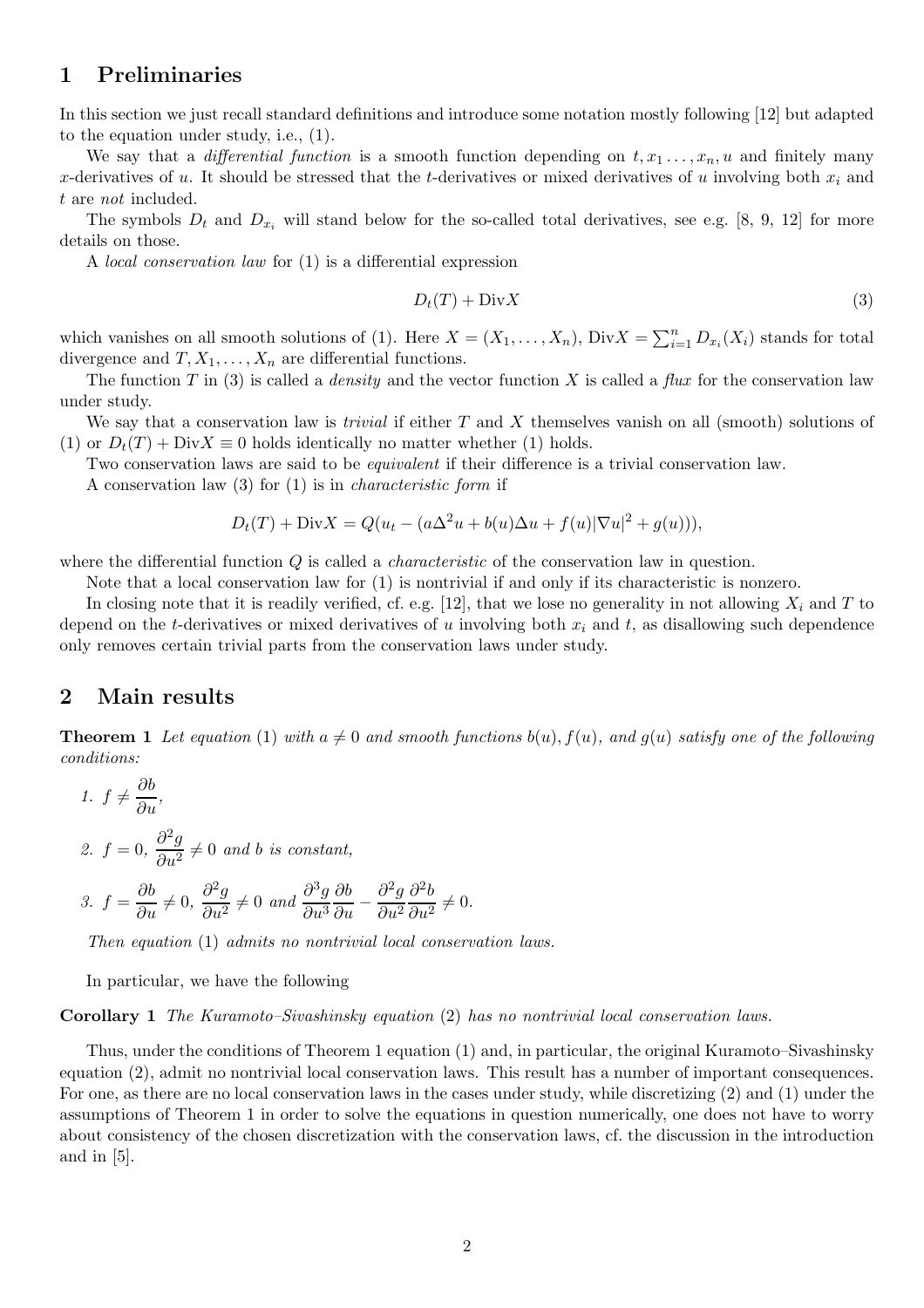<span id="page-2-0"></span>**Theorem 2** If  $f = \frac{\partial b}{\partial u}$  then [\(1\)](#page-0-0) with  $a \neq 0$  and smooth functions  $b(u)$ ,  $f(u)$ , and  $g(u)$  admits nontrivial local conservation laws, all of which are listed below modulo trivial ones, only in the following three cases:

I. Let  $f = 0$ ,  $b = c_1$  and  $g = c_2u + c_3$ , where  $c_1, c_2, c_3$  are arbitrary constants. Then the densities of all nontrivial local conservation laws for [\(1\)](#page-0-0) have the form

$$
T^{\mathcal{I}} = uQ^{\mathcal{I}} + \frac{1}{c_2}Q^{\mathcal{I}}
$$
\n
$$
\tag{4}
$$

where  $Q^I = Q^I(t, x_1, \ldots, x_n)$  is any (smooth) solution of the linear PDE with constant coefficients

<span id="page-2-3"></span>
$$
\frac{\partial Q^{\mathrm{I}}}{\partial t} + a\Delta^2(Q^{\mathrm{I}}) + c_2 Q^{\mathrm{I}} + c_1 \Delta(Q^{\mathrm{I}}) = 0. \tag{5}
$$

II. Let  $f = \frac{\partial b}{\partial u} \neq 0$  and  $g = c_2u + c_3$ , where  $c_2$  and  $c_3$  are arbitrary constants. Then the densities of all nontrivial local conservation laws for [\(1\)](#page-0-0) have the form

$$
T^{\rm II} = \tilde{Q}^{\rm II} e^{-c_2 t} u \tag{6}
$$

where  $\tilde{Q}^{II} = \tilde{Q}^{II}(x_1, \ldots, x_n)$  is any (smooth) solution of the linear Laplace equation

<span id="page-2-1"></span>
$$
\Delta \tilde{Q}^{\rm II} = 0. \tag{7}
$$

III. Let  $f = \frac{\partial b}{\partial u} \neq 0$ ,  $\frac{\partial^2 g}{\partial u^2}$  $rac{\partial^2 g}{\partial u^2} \neq 0$  and  $\frac{\partial^3 g}{\partial u^3}$  $\partial u^3$  $rac{\partial b}{\partial u} = \frac{\partial^2 g}{\partial u^2}$  $\partial u^2$  $\partial^2 b$  $\frac{\partial^2 u}{\partial u^2}$ . Then there exist constants  $c_4 \neq 0$  and  $c_5$  such that  $b=\frac{1}{b}$  $c_4$  $\frac{\partial g}{\partial u} + c_5$ , and the densities of all nontrivial local conservation laws for [\(1\)](#page-0-0) have the form

$$
T^{\rm III} = e^{(c_4c_5 - ac_4^2)t} u \tilde{Q}^{\rm III}
$$
\n
$$
\tag{8}
$$

where  $\tilde{Q}^{III} = \tilde{Q}^{III}(x_1, \ldots, x_n)$  is any (smooth) solution of a linear PDE with constant coefficients

<span id="page-2-2"></span>
$$
\Delta \tilde{Q}^{\text{III}} + c_4 \tilde{Q}^{\text{III}} = 0. \tag{9}
$$

The following result is readily verified by straightforward computation.

Corollary 2 The fluxes for the conservation laws listed in the above theorem have the following form, up to the obvious trivial contributions:

I. If  $f = 0$ ,  $b = c_1$  and  $g = c_2u + c_3$ , where  $c_1, c_2, c_3$  are constants, then the fluxes associated with the conservation laws with densities of the form  $T^{\mathrm{I}}$  are

$$
X_i^{\text{I}} = c_1 \left( \left[ \frac{1}{c_2} + u \right] \frac{\partial Q^{\text{I}}}{\partial x_i} - u_{x_i} Q^{\text{I}} \right) + + a \sum_{j=1}^n \left[ \left( \frac{1}{c_2} + u \right) \frac{\partial^3 Q^{\text{I}}}{\partial x_i \partial x_j^2} - u_{x_i} \frac{\partial^2 Q^{\text{I}}}{\partial x_j^2} + u_{x_j x_j} \frac{\partial Q^{\text{I}}}{\partial x_i} - u_{x_j x_j x_i} Q^{\text{I}} \right].
$$
\n(10)

II. If  $f = \frac{\partial b}{\partial u} \neq 0$  and  $g = c_2u + c_3$ , where  $c_2, c_3$  are constants, then the fluxes associated with the conservation laws with densities of the form  $T<sup>II</sup>$  are

$$
X_i^{\text{II}} = e^{-c_2 t} \left[ \sum_{j=1}^n \left( a \frac{\partial \tilde{Q}^{\text{II}}}{\partial x_i} u_{x_j x_j} - a u_{x_j x_j x_i} \tilde{Q}^{\text{II}} + \tilde{Q}^{\text{II}} b u_{x_j} + \frac{\partial \tilde{Q}^{\text{II}}}{\partial x_j} \tilde{b} \right) - c_3 x_i \tilde{Q}^{\text{II}} - \frac{c_3}{2} x_i^2 \frac{\partial \tilde{Q}^{\text{II}}}{\partial x_i} \right],
$$
\n(11)

where  $\tilde{b} = \tilde{b}(u)$  is such that  $\partial \tilde{b}/\partial u = b$ .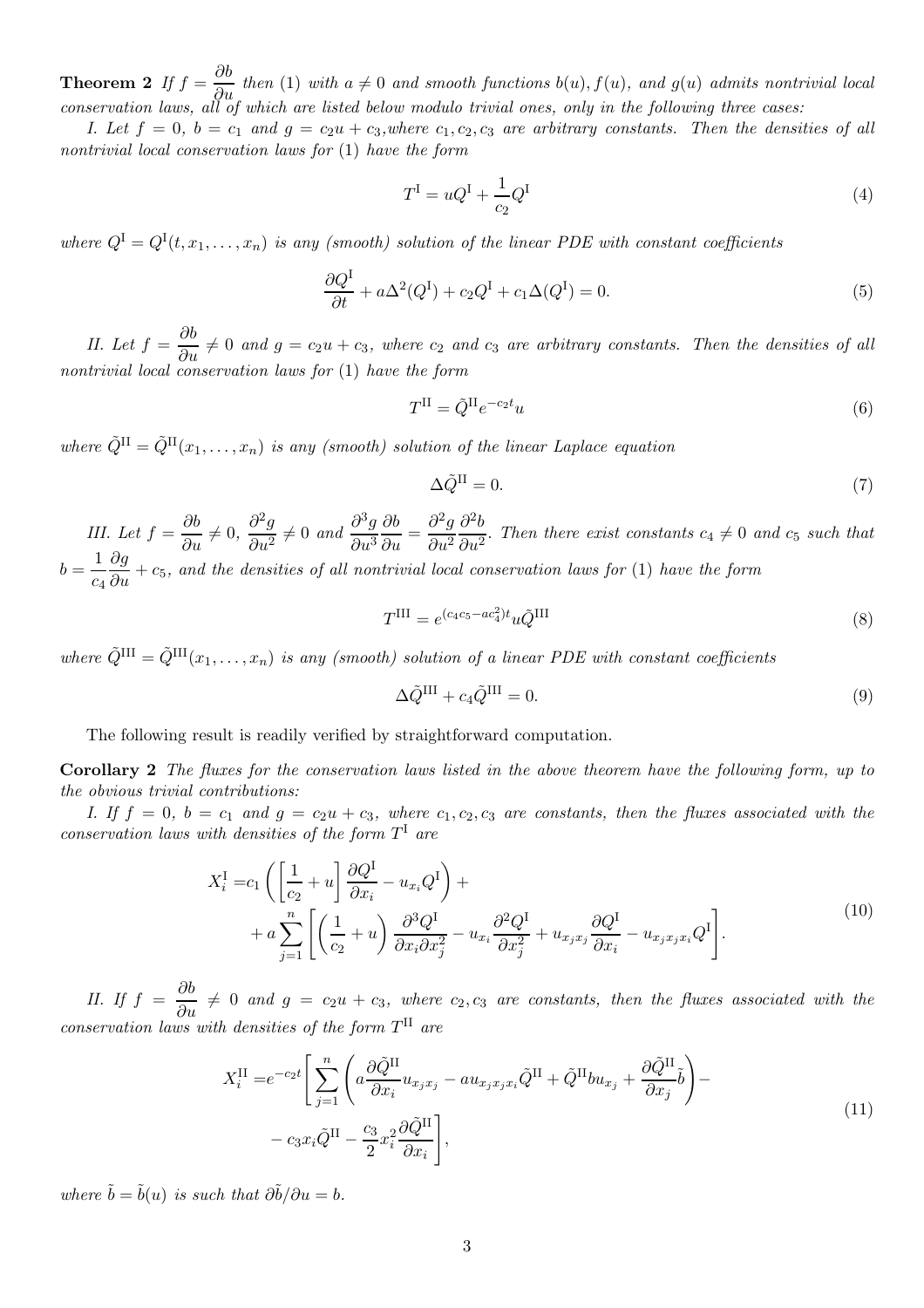*III. If*  $f = \frac{\partial b}{\partial u} \neq 0$ ,  $\frac{\partial^2 g}{\partial u^2}$  $\frac{\partial^2 g}{\partial u^2} \neq 0$  and  $\frac{\partial^3 g}{\partial u^3}$  $\partial u^3$  $\frac{\partial b}{\partial u} = \frac{\partial^2 g}{\partial u^2}$  $\partial u^2$  $\partial^2 b$  $rac{\partial^2 b}{\partial u^2}$ , so  $b = \frac{1}{c_4}$  $\overline{c_4}$  $\frac{\partial g}{\partial u} + c_5$  for suitable constants, then the fluxes associated with the conservation laws with densities of the form  $T^{\text{III}}$  are

$$
X_i^{\text{III}} = e^{(c_4c_5 - ac_4^2)t} \left( a\tilde{Q}^{\text{III}} u_{x_i} - a\frac{\partial \tilde{Q}^{\text{III}}}{\partial x_i} u - c_5 \tilde{Q}^{\text{III}} u_{x_i} + c_5 u \frac{\partial \tilde{Q}^{\text{III}}}{\partial x_i} - \frac{1}{c_4} \tilde{Q}^{\text{III}} \frac{\partial g}{\partial u} u_i + \frac{1}{c_4} g \frac{\partial \tilde{Q}^{\text{III}}}{\partial x_i} + a \sum_{j=1}^n \left[ \frac{\partial \tilde{Q}^{\text{III}}}{\partial x_i} u_{x_j x_j} - \tilde{Q}^{\text{III}} u_{x_i x_j x_j} \right] \right). \tag{12}
$$

## <span id="page-3-0"></span>3 Proof of the main results

Since the proofs of both Theorems [1](#page-1-3) and [2](#page-2-0) is based on the analysis of the same determining equation for the conservation law characteristics of [\(1\)](#page-0-0) we will prove the theorems in question simultaneously.

*Proof of Theorems [1](#page-1-3) and [2.](#page-2-0)* Let a differential function  $Q$  be a characteristic of a conservation law for  $(1)$ .

Equation [\(1\)](#page-0-0) satisfies the conditions of Theorem 6 from [\[8\]](#page-5-13) and hence Q can depend at most on  $t, x_1, \ldots, x_n$ . Then without loss of generality we can  $[12]$  assume that the density T of the associated conservation law depends at most on  $t, x_1, \ldots, x_n$  and u and we have

<span id="page-3-5"></span>
$$
\partial T/\partial u = Q,\tag{13}
$$

whence we can readily find  $T$  if given  $Q$ .

With this in mind it is readily verified using the results from [\[12\]](#page-5-10) that Q a characteristic of conservation law for [\(1\)](#page-0-0) if and only if it satisfies the following equation:

<span id="page-3-1"></span>
$$
\frac{\partial Q}{\partial t} + a \sum_{i,j=1}^{n} \frac{\partial^4 Q}{\partial x_i^2 \partial x_j^2} + b \sum_{i=1}^{n} \frac{\partial^2 Q}{\partial x_i^2} + \left( 2 \frac{\partial b}{\partial u} - 2f \right) \sum_{i}^{n} \left( u_{x_i x_i} Q + u_{x_i} \frac{\partial Q}{\partial x_i} \right) +
$$
  
+ 
$$
\left( \frac{\partial^2 b}{\partial u^2} - \frac{\partial f}{\partial u} \right) \sum_{i=1}^{n} u_{x_i}^2 Q + \frac{\partial g}{\partial u} Q = 0.
$$
 (14)

As Q is independent of u and its derivatives, applying  $\partial/\partial u_{x_ix_i}$  to [\(14\)](#page-3-1) for any i we get

$$
\left(2\frac{\partial b}{\partial u} - 2f\right)Q = 0,\t\t(15)
$$

which means that we must have

<span id="page-3-2"></span>
$$
f = \frac{\partial b}{\partial u} \tag{16}
$$

otherwise there exist no nontrivial conservation laws. This establishes part 1 of Theorem [1.](#page-1-3)

For the rest of the proof we assume that [\(16\)](#page-3-2) holds.

Using [\(16\)](#page-3-2) one can simplify equation [\(14\)](#page-3-1) to

<span id="page-3-3"></span>
$$
\frac{\partial Q}{\partial t} + a \sum_{i,j=1}^{n} \frac{\partial^4 Q}{\partial x_i^2 \partial x_j^2} + \frac{\partial g}{\partial u} Q + b \sum_{i=1}^{n} \frac{\partial^2 Q}{\partial x_i^2} = 0.
$$
\n(17)

Upon applying  $\partial/\partial u$  to [\(17\)](#page-3-3) we get

<span id="page-3-4"></span>
$$
\frac{\partial^2 g}{\partial u^2} Q + \frac{\partial b}{\partial u} \sum_{i=1}^n \frac{\partial^2 Q}{\partial x_i^2} = 0.
$$
\n(18)

We can split the analysis of [\(18\)](#page-3-4) into three cases labelled as A, B and C. Case A:  $\frac{\partial b}{\partial u} = 0$ , meaning that b is constant and  $f = 0$ . Then from  $(18)$  we get

$$
\frac{\partial^2 g}{\partial u^2} Q = 0,\tag{19}
$$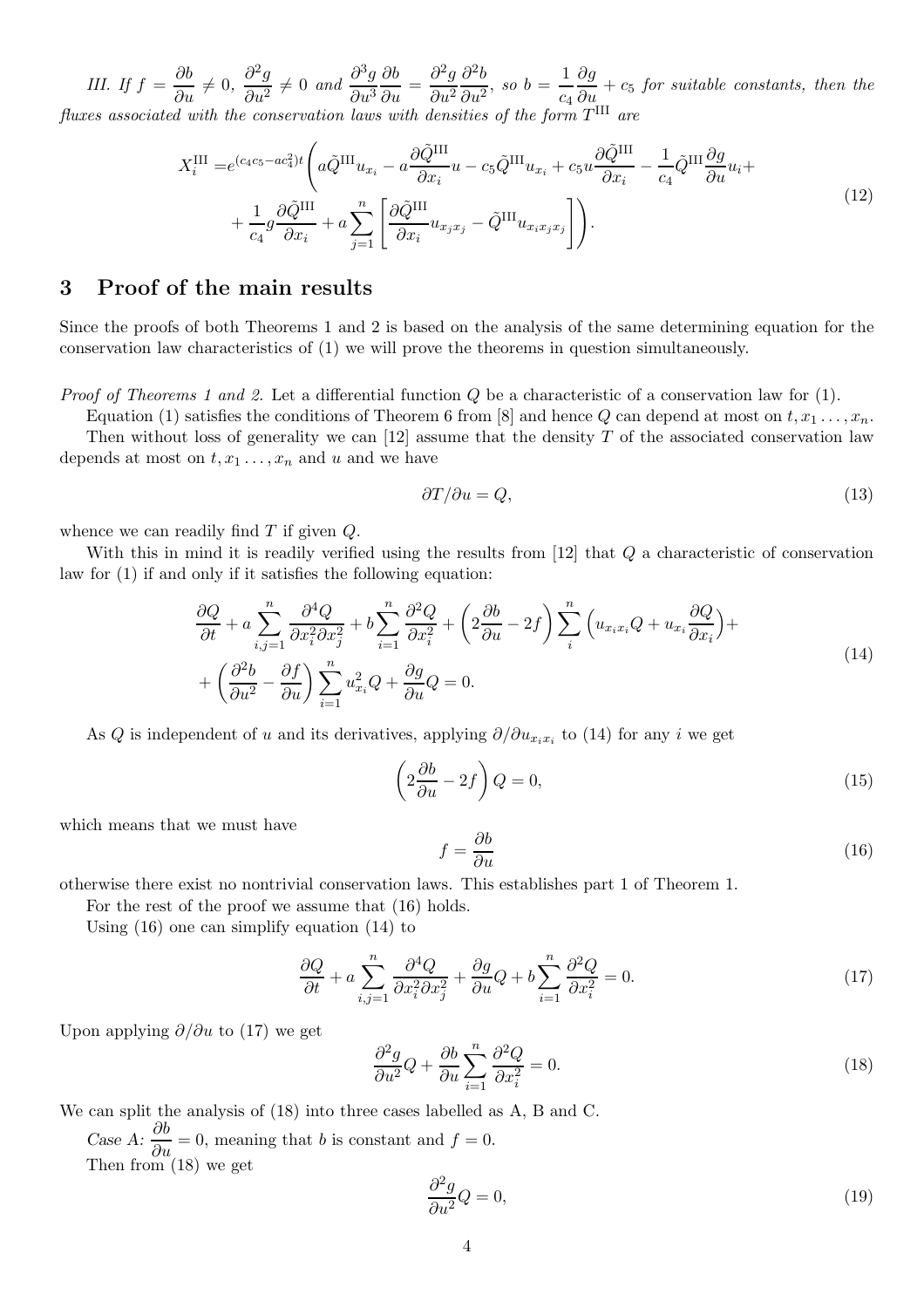which means that we must have

$$
\frac{\partial^2 g}{\partial u^2} = 0\tag{20}
$$

otherwise there exist no nontrivial conservation laws. This establishes part 2 from Theorem [1.](#page-1-3)

Setting  $b = c_1$  and  $g = c_2u + c_3$ , where  $c_1, c_2$  and  $c_3$  are arbitrary constants, we can simplify [\(17\)](#page-3-3) to

$$
\frac{\partial Q}{\partial t} + a \sum_{i,j=1}^{n} \frac{\partial^4 Q}{\partial x_i^2 \partial x_j^2} + c_2 Q + c_1 \sum_{i=1}^{n} \frac{\partial^2 Q}{\partial x_i^2} = 0.
$$
\n(21)

Now using  $(13)$  we can readily find the asociated T, and thus establish part I from Theorem [2.](#page-2-0) For convenience we denote in Theorem [2](#page-2-0) the relevant Q and T as  $Q^I$  and  $T^I$  to indicate their relation to part I of the theorem in question, and adopt similar notation for parts II and III. Note that the way we used the residual freedom in the choice of the form of  $T^{\text{I}}$ , making it inhomogeneous in u, is motivated by the desire to keep the form of  $X_i^{\text{I}}$ reasonably simple.

Case B:  $\frac{\partial b}{\partial u} \neq 0$  but  $\frac{\partial^2 g}{\partial u^2}$  $\frac{\partial^2 g}{\partial u^2} Q = 0.$ Then from [\(18\)](#page-3-4) we get

<span id="page-4-0"></span>
$$
\sum_{i=1}^{n} \frac{\partial^2 Q}{\partial x_i^2} = 0.
$$
\n(22)

Setting  $q = c_2u + c_3$  and using equation [\(22\)](#page-4-0) we can simplify [\(17\)](#page-3-3) to

$$
\frac{\partial Q}{\partial t} + c_2 Q = 0. \tag{23}
$$

Solving these we get  $Q = e^{-c_2 t} \tilde{Q}$ , where  $\tilde{Q}$  is function of independent variables  $x_1, \ldots, x_n$  which needs to satisfy the Laplace equation  $\Delta(\tilde{Q}) = 0$ , establishing part II from Theorem [2](#page-2-0) upon another application of [\(13\).](#page-3-5)

Case C:  $\frac{\partial b}{\partial u} \neq 0$  and  $\frac{\partial^2 g}{\partial u^2}$  $\frac{\partial^2 y}{\partial u^2} \neq 0.$ 

Then we can divide [\(18\)](#page-3-4) by  $\partial b/\partial u$  and apply  $\partial/\partial u$ , then we get

$$
\frac{\partial^3 g}{\partial u^3} \frac{\partial b}{\partial u} - \frac{\partial^2 g}{\partial u^2} \frac{\partial^2 b}{\partial u^2} Q = 0,
$$
\n
$$
\left(\frac{\partial b}{\partial u}\right)^2
$$
\n(24)

which means that we must have

<span id="page-4-1"></span>
$$
\frac{\partial^3 g}{\partial u^3} \frac{\partial b}{\partial u} = \frac{\partial^2 g}{\partial u^2} \frac{\partial^2 b}{\partial u^2} \tag{25}
$$

otherwise there exist no nontrivial conservation laws. This establishes part 3 from Theorem [1.](#page-1-3)

Assuming  $(25)$  holds, we can solve  $(25)$  for b:

<span id="page-4-2"></span>
$$
b = \frac{1}{c_4} \frac{\partial g}{\partial u} + c_5,\tag{26}
$$

where  $c_4$ ,  $c_5$  are arbitrary constants, and simplify [\(18\)](#page-3-4) to

<span id="page-4-3"></span>
$$
Q + \frac{1}{c_4} \sum_{i=1}^{n} \frac{\partial^2 Q}{\partial x_i^2} = 0.
$$
\n
$$
(27)
$$

Using  $(26)$  and  $(27)$  we can simplify  $(17)$  to

$$
\frac{\partial Q}{\partial t} + (ac_4^2 - c_4 c_5)Q = 0.
$$
\n(28)

Hence  $Q = e^{-(ac_4^2 - c_4 c_5)t}\tilde{Q}$ , where  $\tilde{Q}$  is a (smooth) function of independent variables  $x_1, \ldots, x_n$  which needs to satisfy  $\tilde{Q} + \frac{1}{c}$  $\frac{1}{c_4}\Delta\tilde{Q}=0$ . Making use of [\(13\)](#page-3-5) yields the associated density T, thus establishing part III of Theorem [2](#page-2-0) and completing the proof.  $\square$